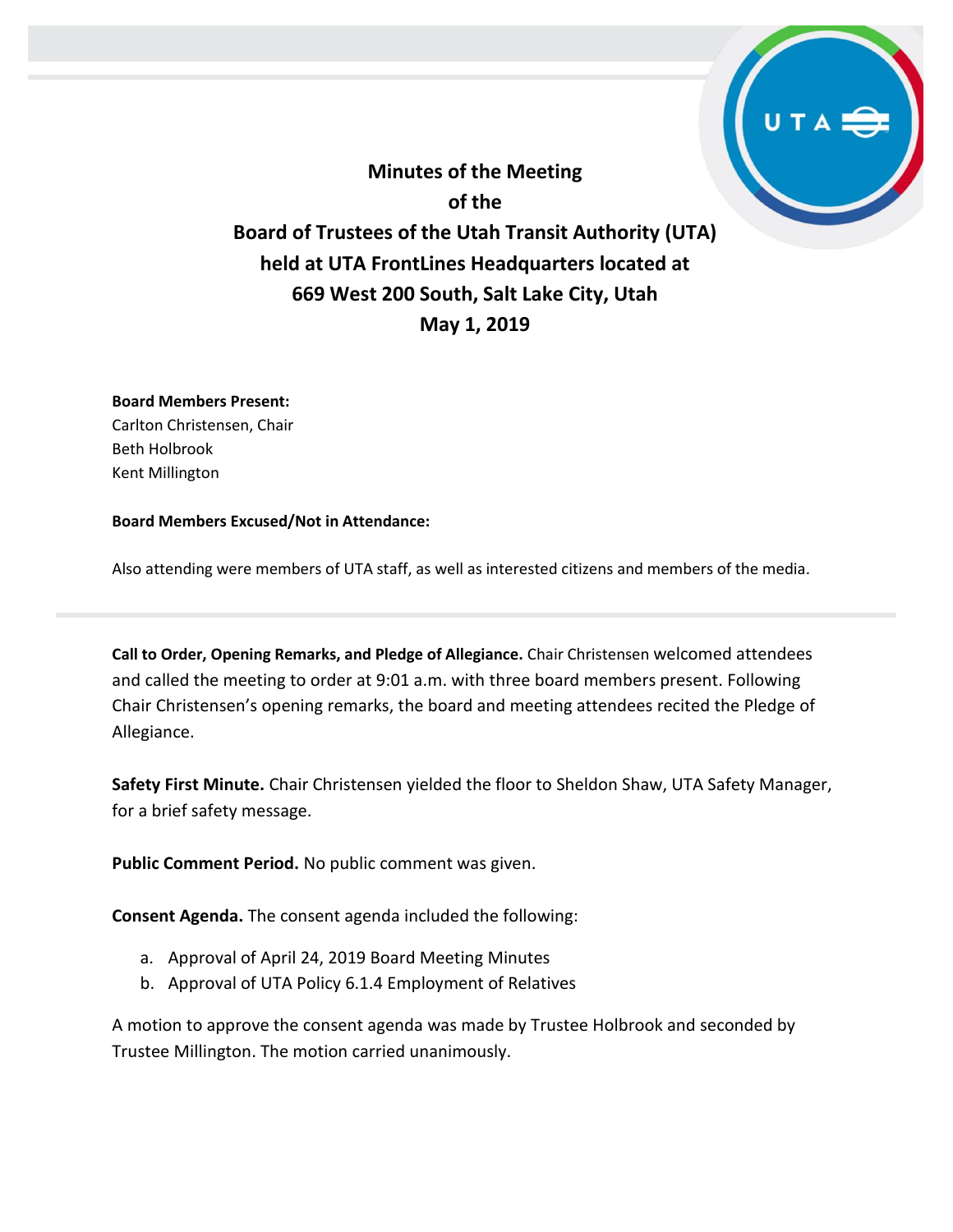# **Agency Report.**

**Terrorism Drill.** Steve Meyer, UTA Interim Executive Director, was joined by Mr. Shaw. Mr. Shaw spoke about a terrorism drill staged on the FrontRunner alignment in Davis County on April 28, 2019. Discussion ensued. Questions on post-drill debriefings and selection of drill locations were posed by the board an answered by staff.

**Service Recovery Following Lightning Strike.** Mr. Meyer spoke about service recovery efforts following a microburst that caused a power pole to fall on the light rail catenary wire in the Millcreek area, downing the TRAX line. Discussion ensued. A question on parts availability for emergency repairs was posed by the board and answered by Mr. Meyer.

**Board Priorities.** Chair Christensen, Trustee Holbrook, and Trustee Millington remarked on the board's 2019 priorities. The outlined priorities include the following:

- State and legislative: Demonstrating strategic and collaborative vision that will enhance the roadmap for transit solutions in the communities we serve
- Local: Strengthening collaborative connections with stakeholders to expand our transit community with shared objectives
- Public: Implementing public priorities and allocating resources that manifest community priorities in our service
- Employee relations: Empowering and demonstrating confidence in employees through engagement and recognition

Specific objectives related to each priority were also discussed. Mr. Meyer indicated that the executive team would speak about goals supporting the board's priorities in the May 8, 2019 board meeting.

**R2019-05-01 Authorizing Sale of Surplus Property Located at 8397 S. Spaulding Court, West Jordan.** Paul Drake, UTA Senior Manager of Real Estate and Transit-Oriented Development, and Spencer Burgoyne, UTA Manager of Property Administration, recommended selling the property referenced in the resolution at the FHA-appraised value of \$298,000 with a \$4,000 concession for repairs. Discussion ensued. Questions on the original purchase price of the property, duration of rental income received on the property, and the number of rental properties of this type owned by UTA were posed by the board and answered by Mr. Drake.

A motion to approve R2019-05-01 was made by Trustee Millington and seconded by Trustee Holbrook. The motion carried unanimously with aye votes from Trustee Millington, Trustee Holbrook, and Chair Christensen.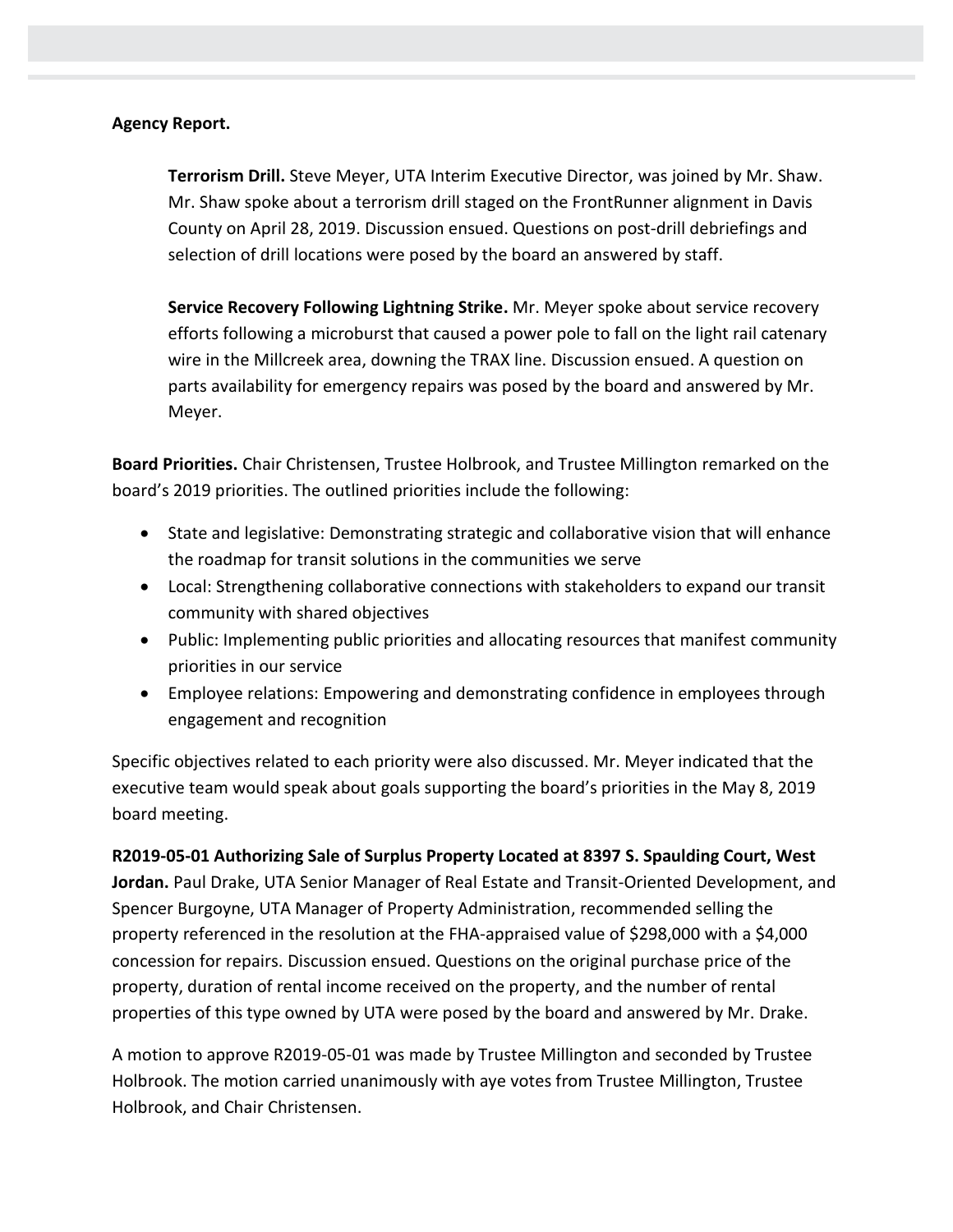#### **Contracts and Pre-Procurements.**

**Contract: UTA Website Maintenance and Development (Penna Powers).** Andrea Packer, UTA Communications Director, summarized the contract, which provides external support and assistance with website maintenance, development, and design. The contract has a three-year term with an option to extend to a five-year term. Discussion ensued. Questions on capabilities for trip planning and fare purchase on the upgraded website, impacts on design, and mobile access were posed by the board and answered by Ms. Packer.

A motion to approve the contract was made by Trustee Holbrook and seconded by Trustee Millington. The motion carried unanimously with aye votes from Trustee Holbrook, Trustee Millington, and Chair Christensen.

**Change Order: On-Call Maintenance Contract Task Order #75 – Rail Replacement (Stacy and Witbeck).** Eddy Cumins, UTA Chief Operating Officer, was joined by Dave Hancock, UTA Director of Asset Management. Mr. Cumins described the change order, which provides for the replacement of five rail curves on the commuter rail line at Lehi, South Jordan, Jordan Narrows, 200 South in Salt Lake City, and Ogden. Discussion ensued. Questions on potential service disruptions, structure of the master contract with Stacy and Witbeck, rail analysis process, and lifespan of the new rail were posed by the board and answered by staff.

A motion to approve the change order was made by Trustee Holbrook and seconded by Trustee Millington. The motion carried unanimously with aye votes from Trustee Holbrook, Trustee Millington, and Chair Christensen.

**Disbursement: Siemens Mobility, Inc.** Bob Biles, UTA Chief Financial Officer, explained the disbursement, which authorizes payment on invoices generated as part of UTA's supply chain forecasted inventory strategy for light rail parts. Discussion ensued. A question on the type of parts included in the inventory was posed by the board and answered by Mr. Biles.

A motion to approve the disbursement was made by Trustee Millington and seconded by Trustee Holbrook. The motion carried unanimously with aye votes from Trustee Millington, Trustee Holbrook, and Chair Christensen.

**Pre-Procurement: On Board Passenger Surveys.** Mr. Meyer was joined by Nichol Bourdeaux, UTA Chief Communications & Marketing Officer. Mr. Meyer explained that regular on board passenger surveys are required by the federal government to ensure that the agency is equitably servicing all areas of the community. The agency will be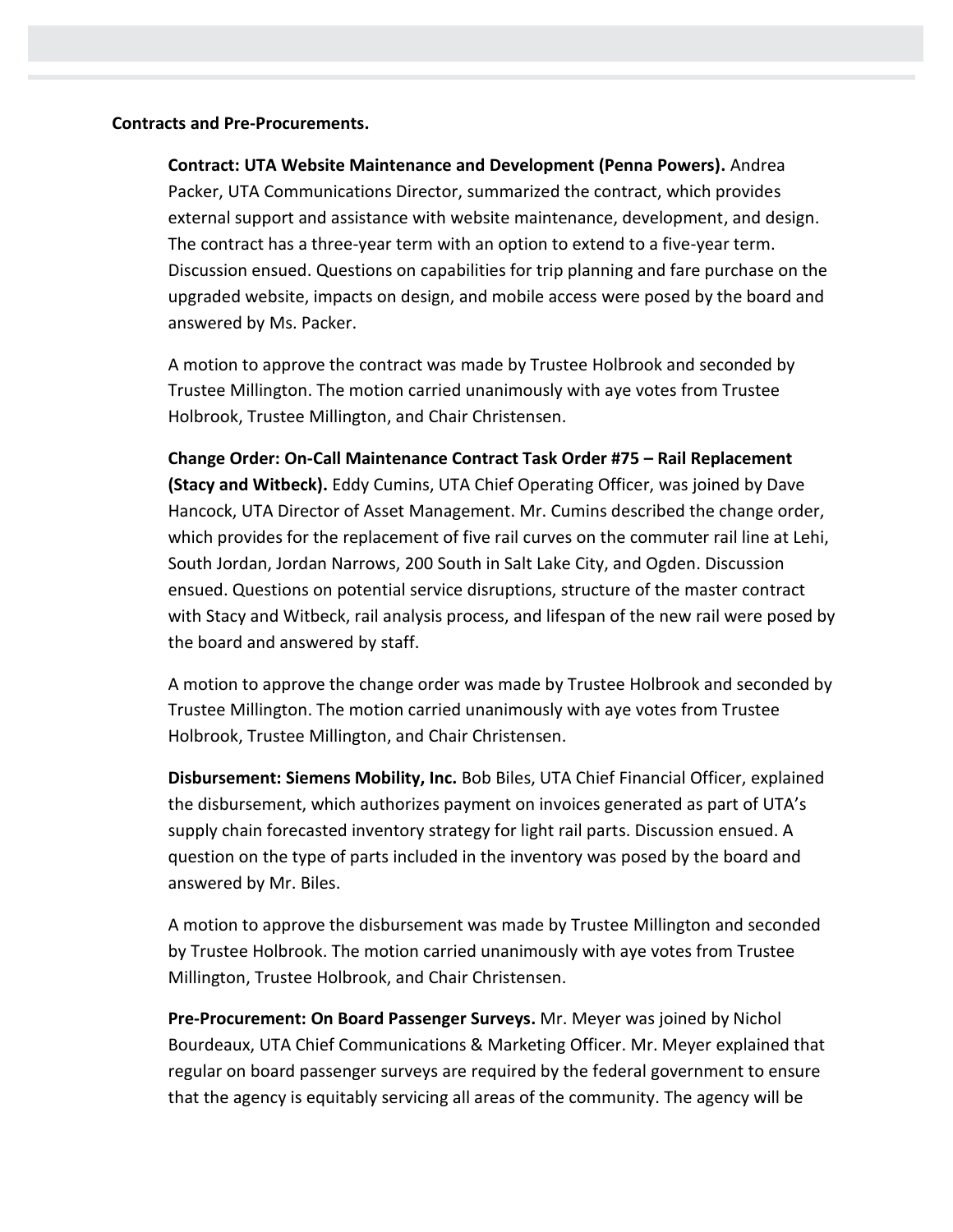soliciting bids to perform an on board survey in the near future. Discussion ensued. Questions on the length of time between the survey and results and the types of firms performing these surveys were posed by the board and answered by staff.

# **Discussion Items.**

**Budget Amendment Process.** Mr. Biles outlined proposed capital budget preparation and approval, capital budget amendments approval, operating budget preparation and approval, and operating budget amendments approval processes. Discussion ensued. Questions on timeframes for advisory council consultation, process for tracking nonprioritized items, timelines for budget amendments, management of carry-over, internal budget reallocations, frequency of adjustments, timing of tentative budget, and possibility of reviewing business unit budgets in September were posed by the board and answered by Mr. Biles. Chair Christensen requested a board review of business unit budgets prior to the board review of the tentative budget.

**Spike 150 Celebration May 10-12.** Ms. Packer summarized UTA's efforts associated with the Spike 150 celebration. She spoke about public-facing services the agency is offering and other support the agency is providing. For example:

- UTA is offering a \$5 promotional day pass for May 9-11 on UTA GoRide app. The pass is good on all services except paratransit and the PC-SLC Connect.
- The agency is also promoting its group pass, which is available at all ticket vending machines.
- An extra FrontRunner trip will be provided on May 9 to accommodate participants in the historic train nose-to-nose event in Ogden.
- UTA will be operating free shuttles from four temporary park-and-ride locations to festivities in Ogden.

Ms. Packer noted that the agency will not be providing service from Ogden to Promontory. She recommended visitors use [www.Spike150.org/FAQs](http://www.spike150.org/FAQs) as a resource for answers to their questions related to the celebration.

**Benchmark Survey.** Nichol Bourdeaux, UTA Chief Communications & Marketing Officer, was joined by Ms. Packer, Chad Harris with R&R Marketing, and Judd Nelson with Cicero Group. Ms. Packer provided highlights of the benchmark survey and summarized the results. Key areas assessed in the survey include: responsiveness, stewardship, and accountability; awareness and perception of services; reasons people do not ride and what would encourage them to ride; and methods for maintaining visibility and progressing outreach. Discussion ensued. Questions on the sample size, demographics,